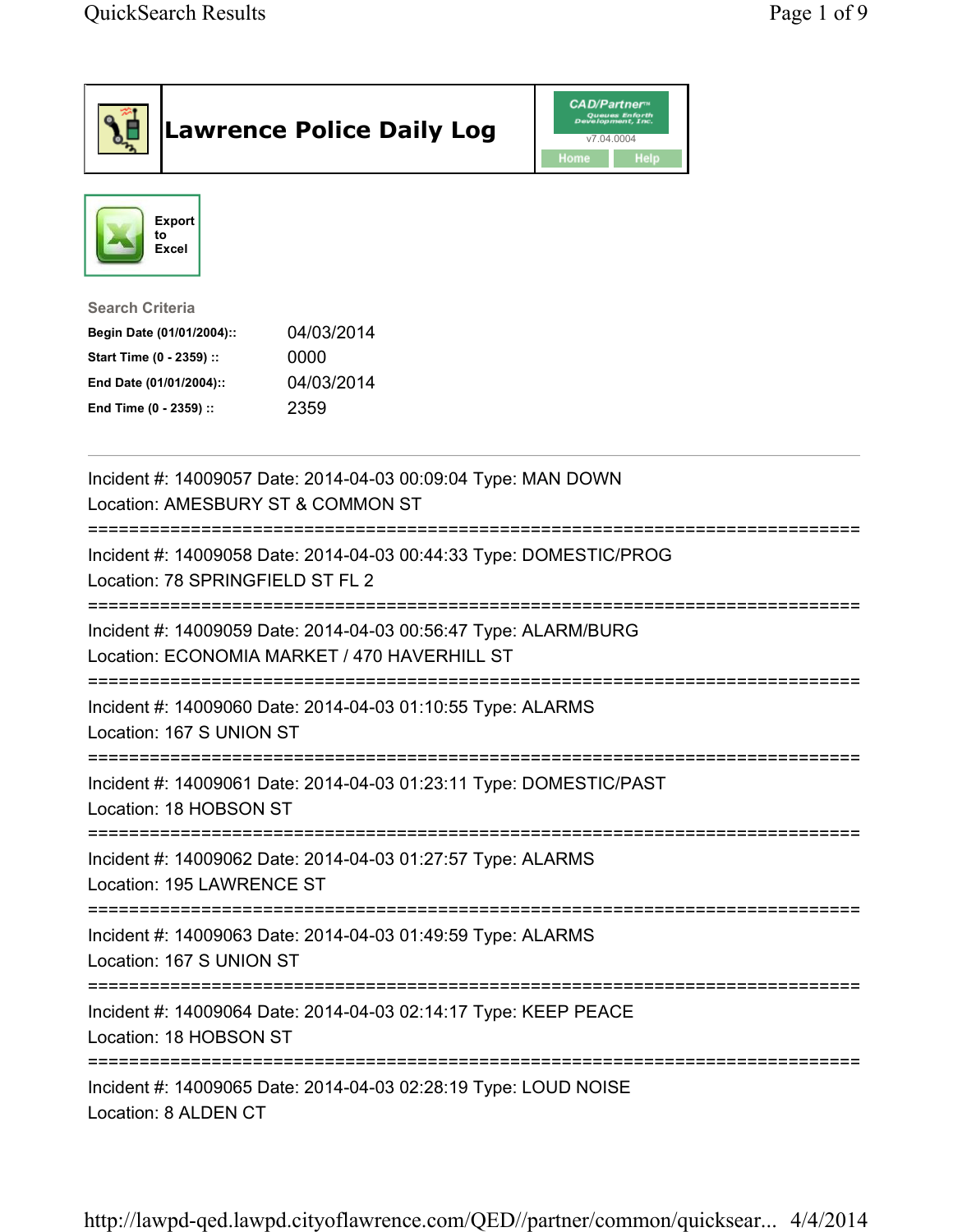| Incident #: 14009066 Date: 2014-04-03 02:34:23 Type: ALARMS<br>Location: 130 PARKER ST                                                      |
|---------------------------------------------------------------------------------------------------------------------------------------------|
| Incident #: 14009067 Date: 2014-04-03 02:41:33 Type: DRUG OVERDOSE<br>Location: 233 JACKSON ST #2                                           |
| Incident #: 14009068 Date: 2014-04-03 03:12:59 Type: AUTO ACC/UNK PI<br>Location: HAVERHILL ST & JACKSON ST                                 |
| Incident #: 14009069 Date: 2014-04-03 03:14:28 Type: GENERAL SERV<br>Location: DENNYS / 160 WINTHROP AV<br>:=============================== |
| Incident #: 14009070 Date: 2014-04-03 03:19:33 Type: ALARMS<br>Location: 150 ARLINGTON ST                                                   |
| Incident #: 14009071 Date: 2014-04-03 03:41:51 Type: ALARMS<br>Location: 258 EAST HAVERHILL ST                                              |
| Incident #: 14009072 Date: 2014-04-03 04:38:25 Type: ALARMS<br>Location: SUBWAY / 360 BROADWAY                                              |
| Incident #: 14009073 Date: 2014-04-03 06:57:37 Type: DOMESTIC/PROG<br>Location: 287 JACKSON ST #1                                           |
| Incident #: 14009074 Date: 2014-04-03 07:41:40 Type: AUTO ACC/UNK PI<br>Location: BERKELEY ST & JACKSON ST                                  |
| Incident #: 14009075 Date: 2014-04-03 08:11:39 Type: THREATS<br>Location: 9 SUMMER ST                                                       |
| Incident #: 14009076 Date: 2014-04-03 08:14:20 Type: AUTO ACC/NO PI<br>Location: CANAL ST & UNION ST                                        |
| Incident #: 14009077 Date: 2014-04-03 08:19:31 Type: STOL/MV/PAS<br>Location: 18 MARLBORO ST                                                |
| Incident #: 14009078 Date: 2014-04-03 08:22:26 Type: B&E/MV/PAST<br>Location: 700 ESSEX ST                                                  |
| Incident #: 14009080 Date: 2014-04-03 08:39:13 Type: RAPE<br>Lootion: 00 LOMELL CT                                                          |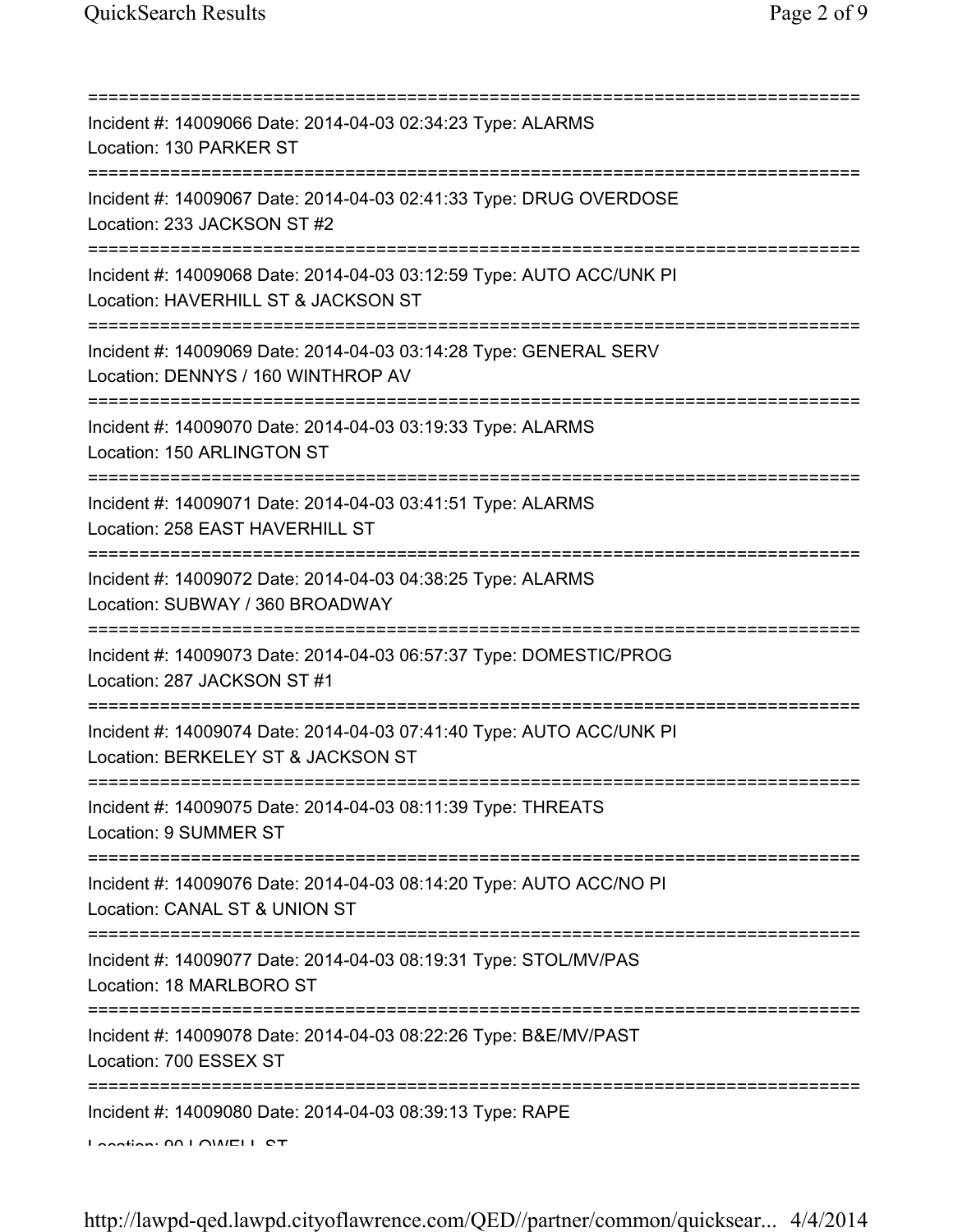| :===========                                                                                                                            |
|-----------------------------------------------------------------------------------------------------------------------------------------|
| Incident #: 14009079 Date: 2014-04-03 08:42:19 Type: MAL DAMAGE<br>Location: 700 ESSEX ST                                               |
| Incident #: 14009081 Date: 2014-04-03 08:57:37 Type: NEIGHBOR PROB<br>Location: 26 KINGSTON ST                                          |
| Incident #: 14009082 Date: 2014-04-03 09:26:49 Type: MEDIC SUPPORT<br>Location: 355 PARK ST #415<br>=================================== |
| Incident #: 14009083 Date: 2014-04-03 10:00:04 Type: AUTO ACC/NO PI<br>Location: MERRIMACK VALLEY CREDIT UNION / 500 MERRIMACK ST       |
| Incident #: 14009084 Date: 2014-04-03 10:04:29 Type: TOW OF M/V<br>Location: 9 BEACON ST                                                |
| Incident #: 14009085 Date: 2014-04-03 10:22:37 Type: ASSIST FIRE<br>Location: 72 ABBOTT ST                                              |
| Incident #: 14009086 Date: 2014-04-03 10:38:00 Type: B&E FOLLOW UP<br>Location: 10 LOGAN ST                                             |
| Incident #: 14009087 Date: 2014-04-03 10:40:12 Type: AUTO ACC/NO PI<br>Location: 292 PARK ST                                            |
| Incident #: 14009088 Date: 2014-04-03 10:41:10 Type: TOW OF M/V<br>Location: 60 EASTON ST                                               |
| Incident #: 14009089 Date: 2014-04-03 10:42:36 Type: ALARM/BURG<br>Location: 182 HIGH ST                                                |
| Incident #: 14009090 Date: 2014-04-03 10:46:13 Type: TOW OF M/V<br>Location: 34 INMAN ST                                                |
| Incident #: 14009091 Date: 2014-04-03 10:47:56 Type: B&E FOLLOW UP<br>Location: 36 KENDRICK ST                                          |
| =================================<br>Incident #: 14009092 Date: 2014-04-03 10:59:25 Type: B&E FOLLOW UP<br>Location: 69 FERN ST         |
| Incident #: 14009093 Date: 2014-04-03 11:07:15 Type: TOW OF M/V                                                                         |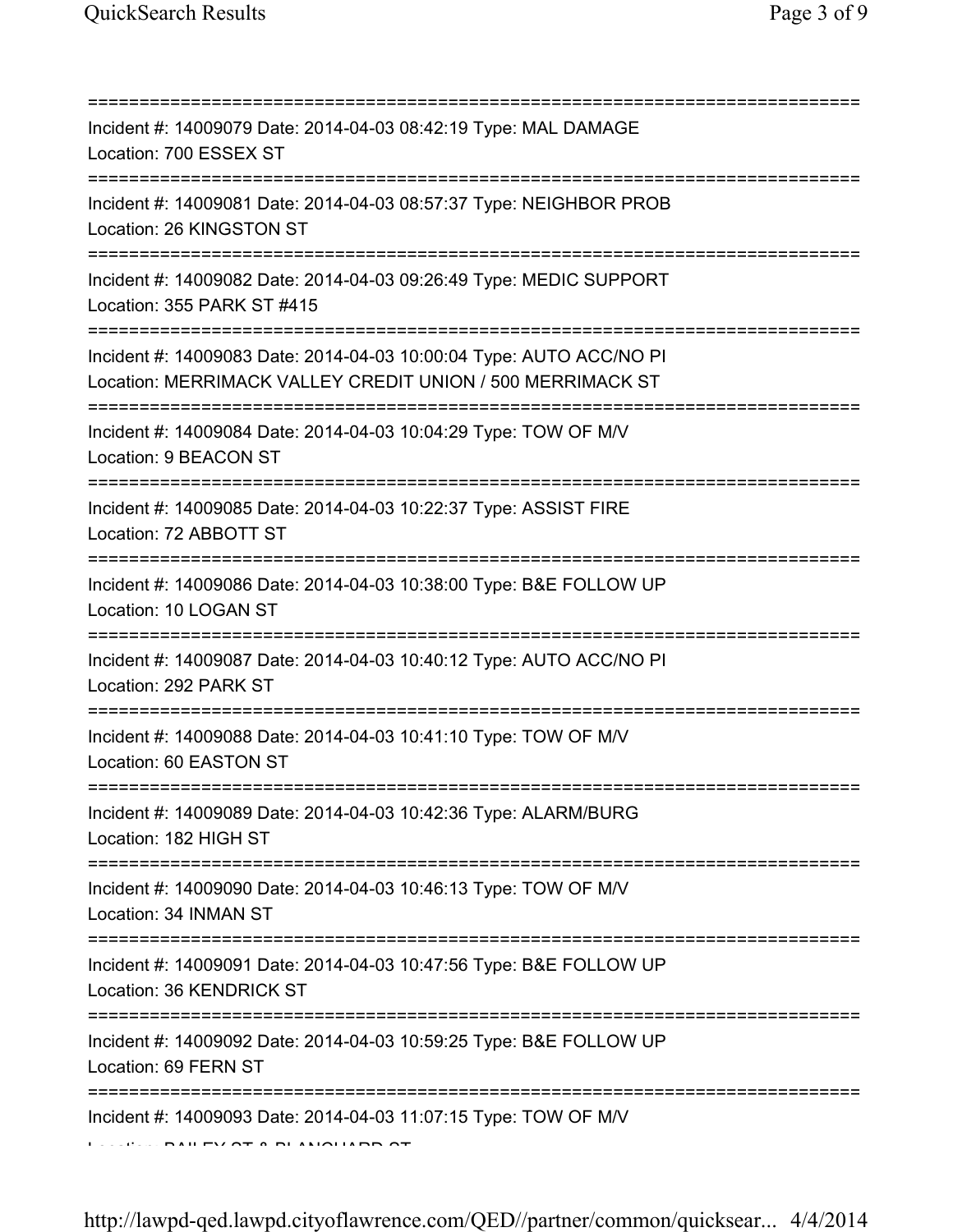=========================================================================== Incident #: 14009094 Date: 2014-04-03 11:10:41 Type: M/V STOP Location: HAVERHILL ST & JACKSON ST =========================================================================== Incident #: 14009095 Date: 2014-04-03 11:10:41 Type: TOW OF M/V Location: 88 BAILEY ST =========================================================================== Incident #: 14009096 Date: 2014-04-03 11:27:48 Type: B&E FOLLOW UP Location: 274 E HAVERHILL ST #12 =========================================================================== Incident #: 14009097 Date: 2014-04-03 11:29:48 Type: TOW OF M/V Location: 51 N PARISH RD =========================================================================== Incident #: 14009098 Date: 2014-04-03 11:36:11 Type: ALARM/BURG Location: UNITED METHODIST CHURCH / 290 WATER ST =========================================================================== Incident #: 14009099 Date: 2014-04-03 11:43:54 Type: DRUG VIO Location: 70 N PARISH RD =========================================================================== Incident #: 14009100 Date: 2014-04-03 11:44:24 Type: M/V STOP Location: MECHANIC ST =========================================================================== Incident #: 14009101 Date: 2014-04-03 11:53:16 Type: B&E FOLLOW UP Location: 31 BROOK ST #ST =========================================================================== Incident #: 14009102 Date: 2014-04-03 12:03:56 Type: SHOPLIFTING Location: MARKET BASKET / 700 ESSEX ST =========================================================================== Incident #: 14009103 Date: 2014-04-03 12:09:21 Type: HIT & RUN M/V Location: 155 SARATOGA ST =========================================================================== Incident #: 14009104 Date: 2014-04-03 12:16:20 Type: B&E FOLLOW UP Location: 192 UNION ST =========================================================================== Incident #: 14009105 Date: 2014-04-03 12:26:22 Type: B&E FOLLOW UP Location: 133 HAVERHILL ST =========================================================================== Incident #: 14009106 Date: 2014-04-03 12:26:28 Type: LIC PLATE STO Location: 40 DARTMOUTH ST =========================================================================== Incident #: 14009107 Date: 2014-04-03 12:39:55 Type: E911 HANGUP Location: 232 HAMPSHIRE ST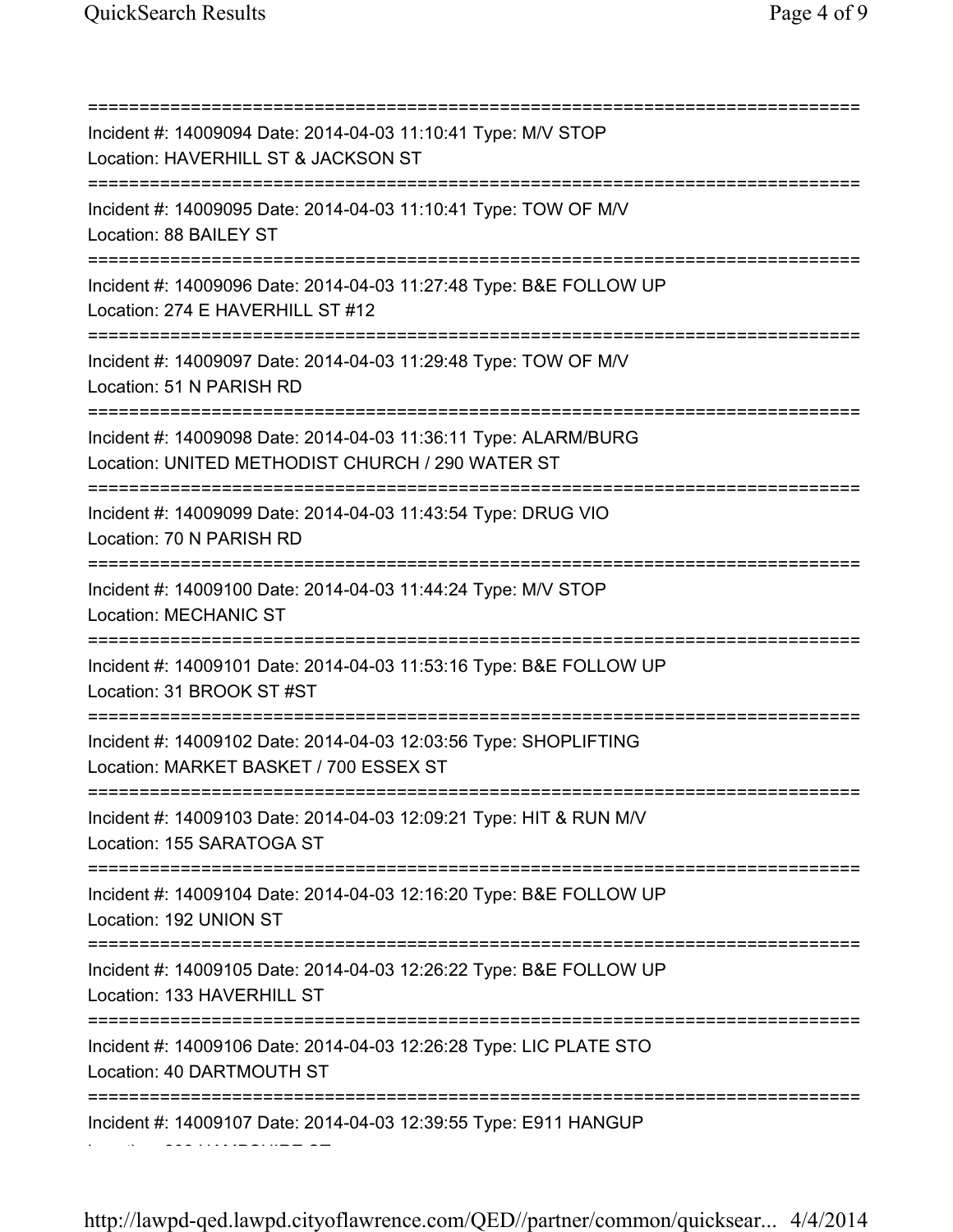=========================================================================== Incident #: 14009108 Date: 2014-04-03 12:42:23 Type: HIT & RUN M/V Location: OAK ST & SHORT ST =========================================================================== Incident #: 14009109 Date: 2014-04-03 12:49:57 Type: B&E FOLLOW UP Location: 125 HAVERHILL ST =========================================================================== Incident #: 14009110 Date: 2014-04-03 12:50:42 Type: B&E/PAST Location: 38 LEBANON ST #D =========================================================================== Incident #: 14009111 Date: 2014-04-03 12:55:00 Type: B&E FOLLOW UP Location: 90 CROSS ST FL 2 =========================================================================== Incident #: 14009112 Date: 2014-04-03 12:57:04 Type: ARREST Location: 112 ANDOVER ST =========================================================================== Incident #: 14009113 Date: 2014-04-03 12:58:37 Type: MEDIC SUPPORT Location: 264 JACKSON ST #A =========================================================================== Incident #: 14009114 Date: 2014-04-03 13:00:40 Type: AUTO ACC/NO PI Location: SIMPSON BROTHERS / 45 S CANAL ST =========================================================================== Incident #: 14009115 Date: 2014-04-03 13:04:16 Type: DISTURBANCE Location: LA TAMBORA / 205 BROADWAY =========================================================================== Incident #: 14009117 Date: 2014-04-03 13:32:50 Type: INVESTIGATION Location: 116 EXCHANGE ST #A =========================================================================== Incident #: 14009116 Date: 2014-04-03 13:33:09 Type: M/V STOP Location: 257 ESSEX ST =========================================================================== Incident #: 14009118 Date: 2014-04-03 13:49:10 Type: SUS PERS/MV Location: BROOKFIELD ST & DRACUT ST =========================================================================== Incident #: 14009119 Date: 2014-04-03 13:57:20 Type: B&E FOLLOW UP Location: 279 PARK ST #ST =========================================================================== Incident #: 14009120 Date: 2014-04-03 13:58:10 Type: B&E FOLLOW UP Location: 73 ARLINGTON ST =========================================================================== Incident #: 14009121 Date: 2014-04-03 14:03:13 Type: ALARM/BURG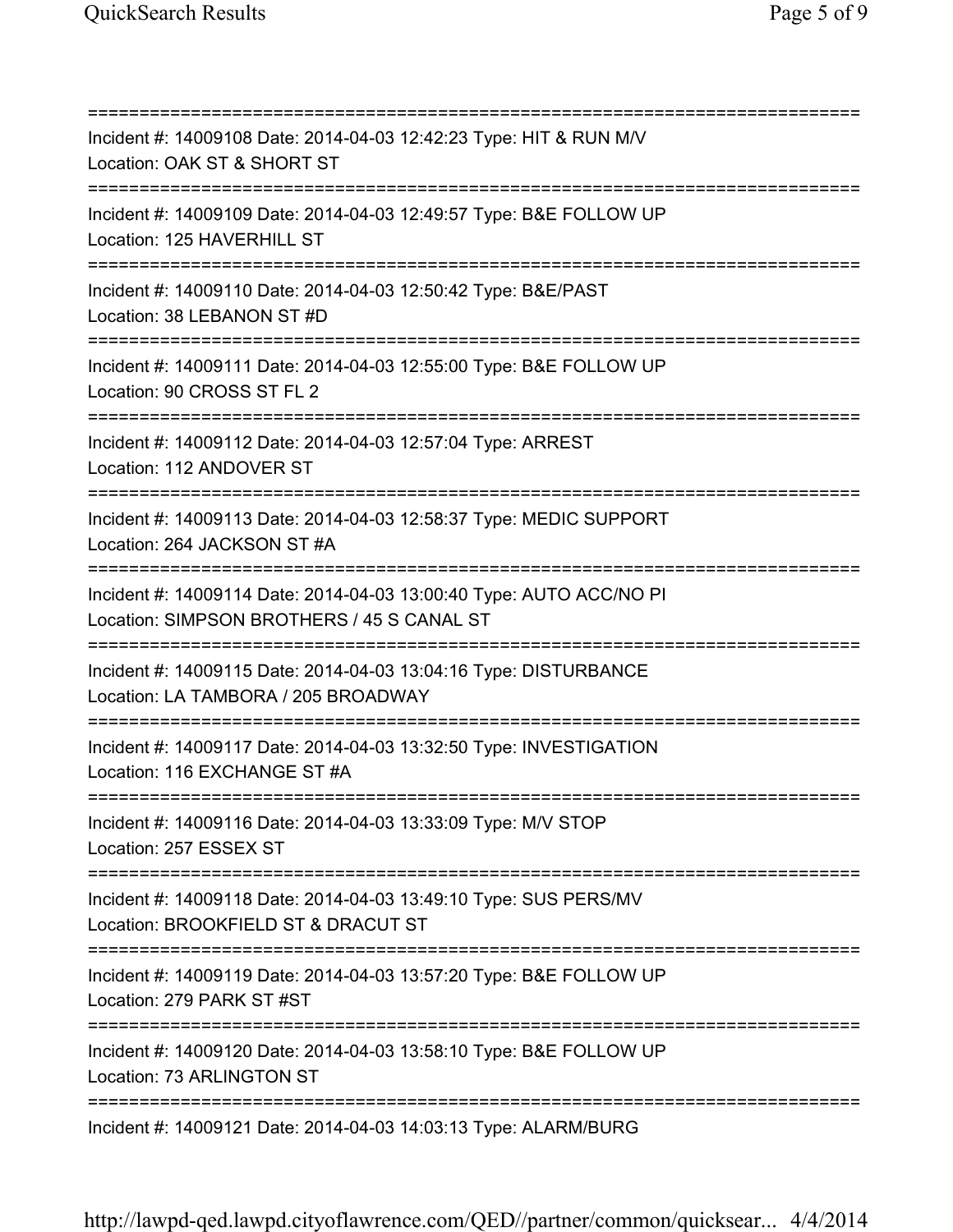=========================================================================== Incident #: 14009122 Date: 2014-04-03 14:21:54 Type: B&E FOLLOW UP Location: 78 MARBLE AV #AV =========================================================================== Incident #: 14009123 Date: 2014-04-03 14:27:56 Type: AUTO ACC/NO PI Location: 439 S UNION ST =========================================================================== Incident #: 14009124 Date: 2014-04-03 14:45:46 Type: AUTO ACC/UNK PI Location: AMES ST & WATER ST =========================================================================== Incident #: 14009125 Date: 2014-04-03 14:54:43 Type: UNWANTEDGUEST Location: WENDY'S / 55 HAMPSHIRE ST =========================================================================== Incident #: 14009126 Date: 2014-04-03 14:55:22 Type: DISTURBANCE Location: 99 WINTHROP AV =========================================================================== Incident #: 14009127 Date: 2014-04-03 14:57:28 Type: INVESTIGATION Location: 150 ARLINGTON ST =========================================================================== Incident #: 14009128 Date: 2014-04-03 15:07:59 Type: MEDIC SUPPORT Location: 4 ROYAL ST FL 1ST =========================================================================== Incident #: 14009129 Date: 2014-04-03 15:11:10 Type: ALARM/HOLD Location: MELODY MULTI SERVICES / 279 BROADWAY =========================================================================== Incident #: 14009130 Date: 2014-04-03 15:19:34 Type: M/V STOP Location: ERVING AV & LAWRENCE ST =========================================================================== Incident #: 14009131 Date: 2014-04-03 15:25:45 Type: ALARM/HOLD Location: SUPER MAS / 775 ESSEX ST =========================================================================== Incident #: 14009132 Date: 2014-04-03 15:36:38 Type: ARREST Location: AMESBURY ST & COMMON ST =========================================================================== Incident #: 14009133 Date: 2014-04-03 15:50:08 Type: TOW OF M/V Location: 323 LAWRENCE ST =========================================================================== Incident #: 14009134 Date: 2014-04-03 16:00:58 Type: SUS PERS/MV Location: 25 CROSBY ST =========================================================================== Incident #: 14009135 Date: 2014-04-03 16:06:20 Type: AUTO ACC/NO PI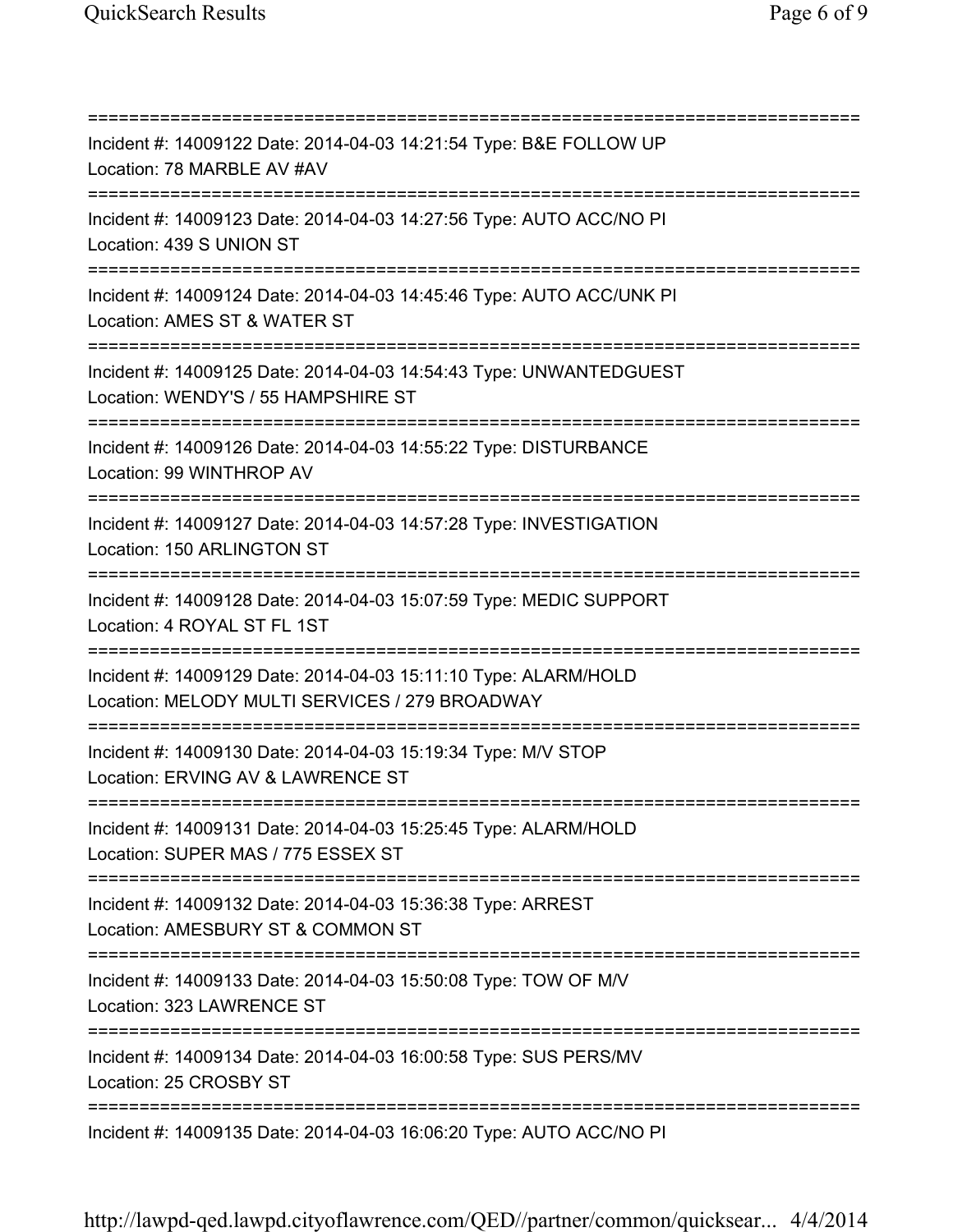| Location: MERRIMACK ST & S UNION ST<br>===============================                                                                            |
|---------------------------------------------------------------------------------------------------------------------------------------------------|
| Incident #: 14009136 Date: 2014-04-03 16:16:58 Type: UNWANTEDGUEST<br>Location: 25 CROSBY ST                                                      |
| Incident #: 14009137 Date: 2014-04-03 16:21:17 Type: SHOTS FIRED<br>Location: 290 SALEM ST                                                        |
| Incident #: 14009138 Date: 2014-04-03 16:35:01 Type: INVESTIGATION<br>Location: 90 LOWELL ST<br>================================                  |
| Incident #: 14009139 Date: 2014-04-03 16:42:01 Type: 209A/SERVE<br>Location: 18 HOBSON ST                                                         |
| Incident #: 14009141 Date: 2014-04-03 16:55:25 Type: WIRE DOWN<br>Location: FERRY ST & OAKWOOD AV<br>=============                                |
| Incident #: 14009140 Date: 2014-04-03 16:55:33 Type: INVEST CONT<br>Location: 319 PARK ST                                                         |
| Incident #: 14009142 Date: 2014-04-03 17:34:54 Type: ANIMAL COMPL<br>Location: 56 HANCOCK ST                                                      |
| Incident #: 14009143 Date: 2014-04-03 18:12:38 Type: LARCENY/PAST<br>Location: 18 FRANKLIN ST #203B                                               |
| Incident #: 14009144 Date: 2014-04-03 18:16:16 Type: COURT DOC SERVE<br>Location: 41 WASHINGTON ST                                                |
| Incident #: 14009145 Date: 2014-04-03 18:16:17 Type: NOISE ORD<br>Location: 21 E HAVERHILL ST                                                     |
| =========================<br>=============<br>Incident #: 14009147 Date: 2014-04-03 18:31:08 Type: ASSSIT AMBULANC<br>Location: 17 VANDERGRIFT ST |
| Incident #: 14009146 Date: 2014-04-03 18:31:17 Type: M/V STOP<br>Location: 17 MT VERNON ST                                                        |
| Incident #: 14009148 Date: 2014-04-03 19:08:58 Type: COURT DOC SERVE<br>Location: 31 BROOK ST                                                     |
| <u>Lookident #: 47000470 Deta: 2017 01 02 10:07:07 Tune: MU/IDI OOKINIO</u>                                                                       |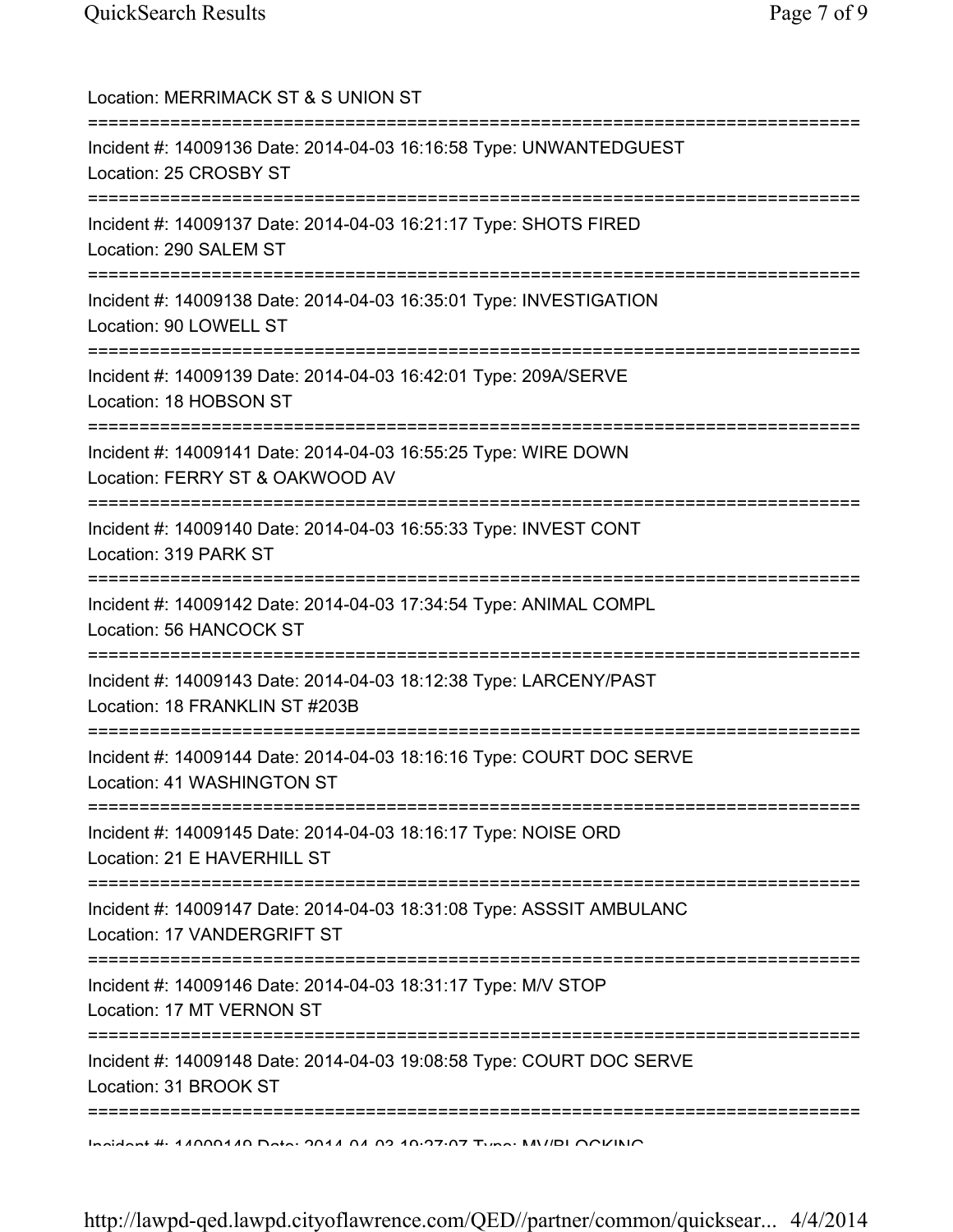| Location: 316 PROSPECT ST<br>================================                                                                          |
|----------------------------------------------------------------------------------------------------------------------------------------|
| Incident #: 14009150 Date: 2014-04-03 19:29:15 Type: SUS PERS/MV<br>Location: CANAL ST & UNION ST<br>============================      |
| Incident #: 14009151 Date: 2014-04-03 19:40:28 Type: M/V STOP<br>Location: 180 COMMON ST                                               |
| Incident #: 14009152 Date: 2014-04-03 19:47:13 Type: MISSING PERS<br>Location: 136 WATER ST<br>=================================       |
| Incident #: 14009153 Date: 2014-04-03 20:07:26 Type: UNWANTEDGUEST<br>Location: 31 MILTON ST                                           |
| Incident #: 14009154 Date: 2014-04-03 20:14:56 Type: CK WELL BEING<br>Location: 19 N BOYLSTON ST                                       |
| Incident #: 14009155 Date: 2014-04-03 20:27:20 Type: 911 HANG UP<br>Location: SHANNON RESIDENCE / 61 PEARL ST                          |
| Incident #: 14009156 Date: 2014-04-03 20:52:51 Type: MISSING PERS<br>Location: 270 E HAVERHILL ST                                      |
| Incident #: 14009157 Date: 2014-04-03 20:54:06 Type: M/V STOP<br>Location: MARKET ST & PARKER ST                                       |
| Incident #: 14009158 Date: 2014-04-03 21:13:31 Type: GENERAL SERV<br>Location: LOWELL TER                                              |
| ======================================<br>Incident #: 14009159 Date: 2014-04-03 21:28:47 Type: INVESTIGATION<br>Location: 90 LOWELL ST |
| ;=====================================<br>Incident #: 14009160 Date: 2014-04-03 21:29:20 Type: INVESTIGATION<br>Location: 90 LOWELL ST |
| :=============================<br>Incident #: 14009161 Date: 2014-04-03 22:15:14 Type: LARCENY/PAST<br>Location: 150 GILBERT ST        |
| Incident #: 14009162 Date: 2014-04-03 22:19:08 Type: NOISE ORD<br>Location: 9 BAILEY ST                                                |
|                                                                                                                                        |